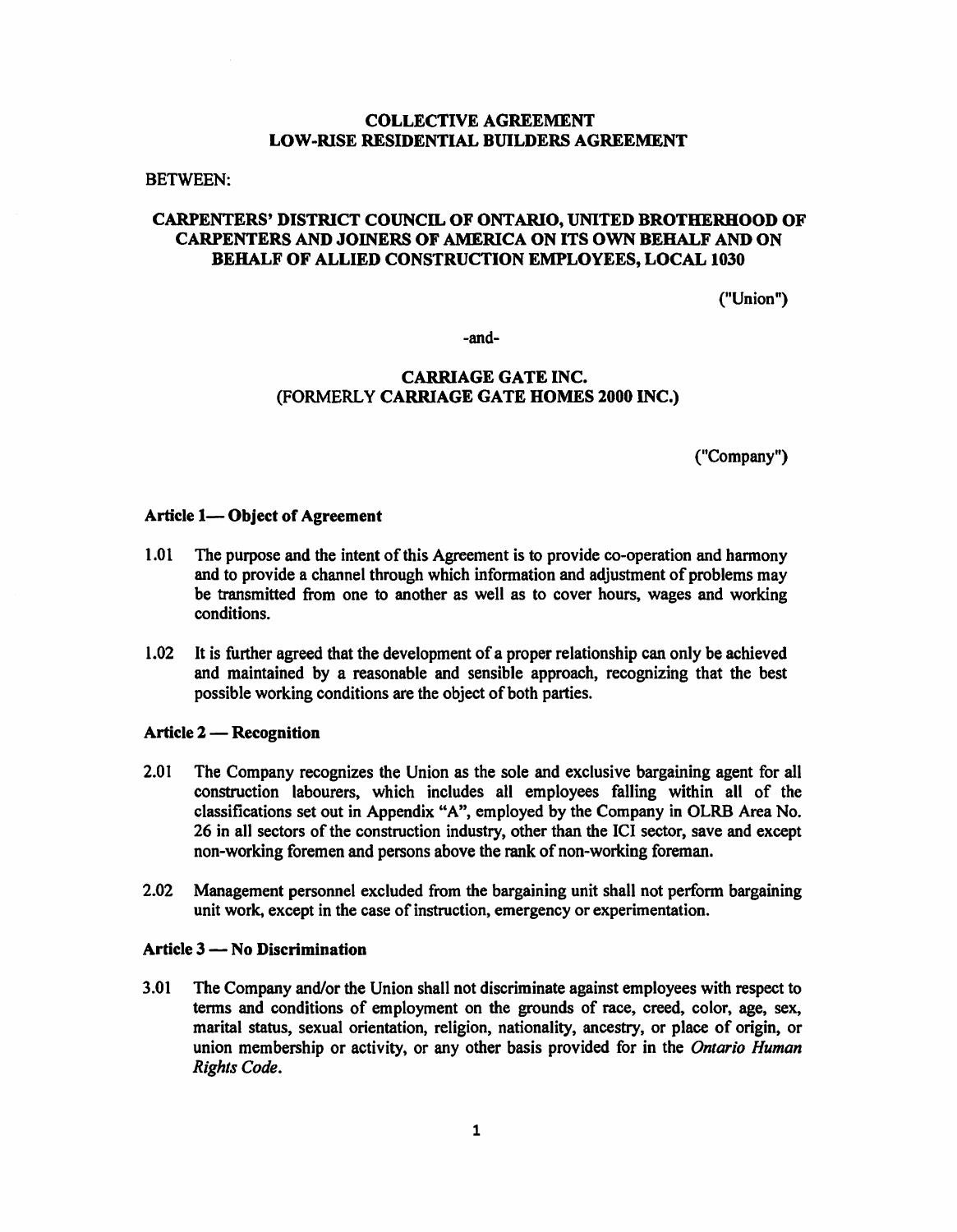#### **Article 4** - **Management Rights**

- 4.01 The Union acknowledges the right of the Company to manage its business in all respects, to direct the working force and to introduce new or improved methods and facilities.
- 4.02 The Union further acknowledges that it is the function of the Company to hire, direct, promote, demote, transfer and lay off employees and to suspend, discipline and discharge employees for just cause.
- 4.03 The management rights set out in Article 4.01 are subject to the other provisions of this Collective Agreement and, further, shall not be exercised in an unreasonable manner.

## Article 5 - Union Security

- 5.01 All present employees, as a condition of employment, shall remain Union members in good standing. All new employees shall, as a condition of employment, become and remain members in good standing of the Union within thirty (30) working days of employment.
- 5.02 When it requires new employees, the Company is free to hire any member of the Union, who is in good standing, provided that any such employee receives a Union clearance slip prior to commencing work.
- 5.03 In the alternative to the provisions of Article 5.02 above, the Company shall contact the Union and request any additional employees for the work covered by this Collective Agreement. If the Union is unable to provide duly qualified members to the Company within forty-eight (48) hours of any such written request then the Company is free to hire such employees as it requires (and as the Union has been unable to supply) subject to the provisions of Article 5.0 I above.
- 5.04 The Company agrees to deduct and remit union dues in the amounts set out in Appendix "A" and remit such dues by the  $15<sup>th</sup>$  of the month following the month in which the deductions were made. Such remittances shall be made together with and in the same manner as all other contributions and deductions required by Article 9 of this Agreement.
- 5.05 The parties agree that the normal and regular work of the traditional direct employees of builders, as listed in Appendix "A" hereto, shall only be contracted and/or subcontracted to an entity which is in contractual relations with the Union.

#### **Article 6 - Strikes and Lockouts**

6.01 During the term of the Agreement the Company agrees that there shall be no lockouts and the Union agrees that there shall be no strikes.

#### **Article** 7 - **Grievance and Arbitration**

7.01 Should any difference arise between the Company and any of the employees, or between the Company and the Union, as to the administration, interpretation, application or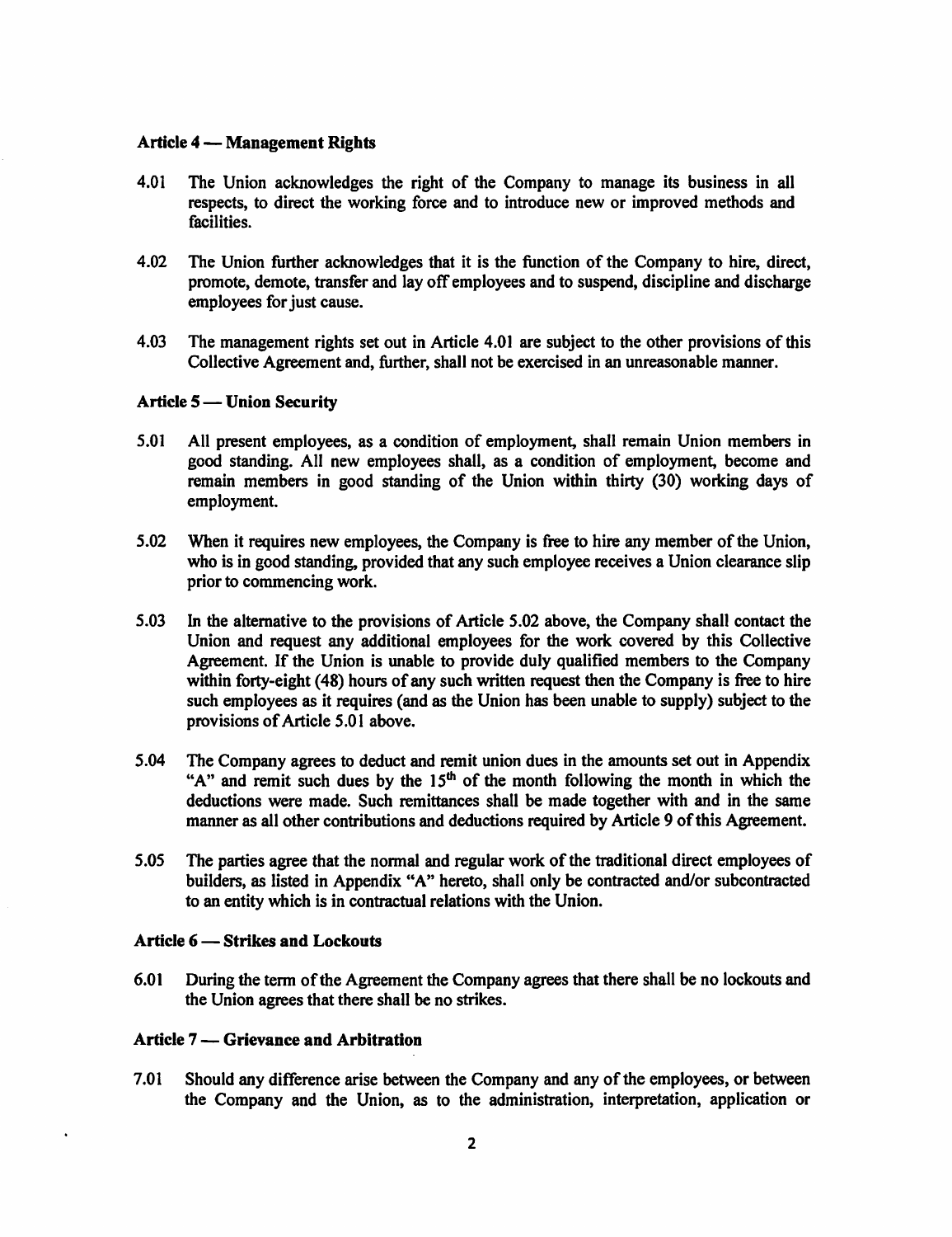alleged violation of any of the provisions of the Agreement, an earnest effort shall be made to settle such differences without due delay in the following manner:

## **Step One:**

The employee concerned and the Steward may, within seven (7) calendar days of the incident giving rise to the grievance, take the matter up with his foreman, who shall give his answer within seven (7) calendar days. Should the employee feel that his grievance has not been satisfactorily settled then;

## **Step Two:**

Within (7) calendar days of receiving the decision under Step 1, the Union Business Representative may present the grievance to the Company's Manager. The Company is expected to render its decision within seven (7) calendar days;

#### **Step Three:**

Should the Union feel the grievance has not been satisfactorily resolved, it may be dealt with either as provided herein or pursuant to Section 133 of the *Labour Relations Act.* 

- 7 .02 The time limits set out in Article 9 may only be extended if agreed to, in writing, by the Union and the Company or as deemed appropriate by an arbitrator/board of arbitration with jurisdiction over the grievance.
- 7.03 In the case of any grievance involving the correct payment of wages to an employee, the matter may be taken up within three (3) months after the employee received his pay cheque for the period in which the grievance occurred or after the Union became aware of the alleged failure to pay correct wages.
- 7.04 Any difference(s) arising directly between the Company and the Union concerning the alleged violation of any provision of this Agreement may, if deemed necessary by either party, be submitted by either party to the other at Step 2 of the Grievance procedure, within fifteen (15) calendar days from the date on which the matter at issue arose.
- 7.05 In the event that any employee is disciplined or discharged from his employment, and believes that the action is without just cause, or is in violation of any of the provisions of the Agreement or relevant statute, shall be taken up at Step 2 of the grievance procedure, provided however that the grievance is filed within fourteen (14) calendar days from the date of the said action. In such cases, the employee will be advised in writing with a copy to the Union of the reason for his discipline or dismissal within fourteen (14) calendar days following the decision.
- 7 .06 Should the Company and the Union fail to reach an agreement upon any grievance dealt with by them, then either party may refer it to an arbitrator, within thirty (30) calendar days after receiving the reply of the Company at Step 2, in accordance with the following provisions.
- 7.07 The parties will discuss the selection of a sole arbitrator to hear the case. Failing agreement, either party may request the Minister of Labour to appoint a sole arbitrator.
- 7 .08 The arbitrator shall not make a decision inconsistent with this Agreement but shall only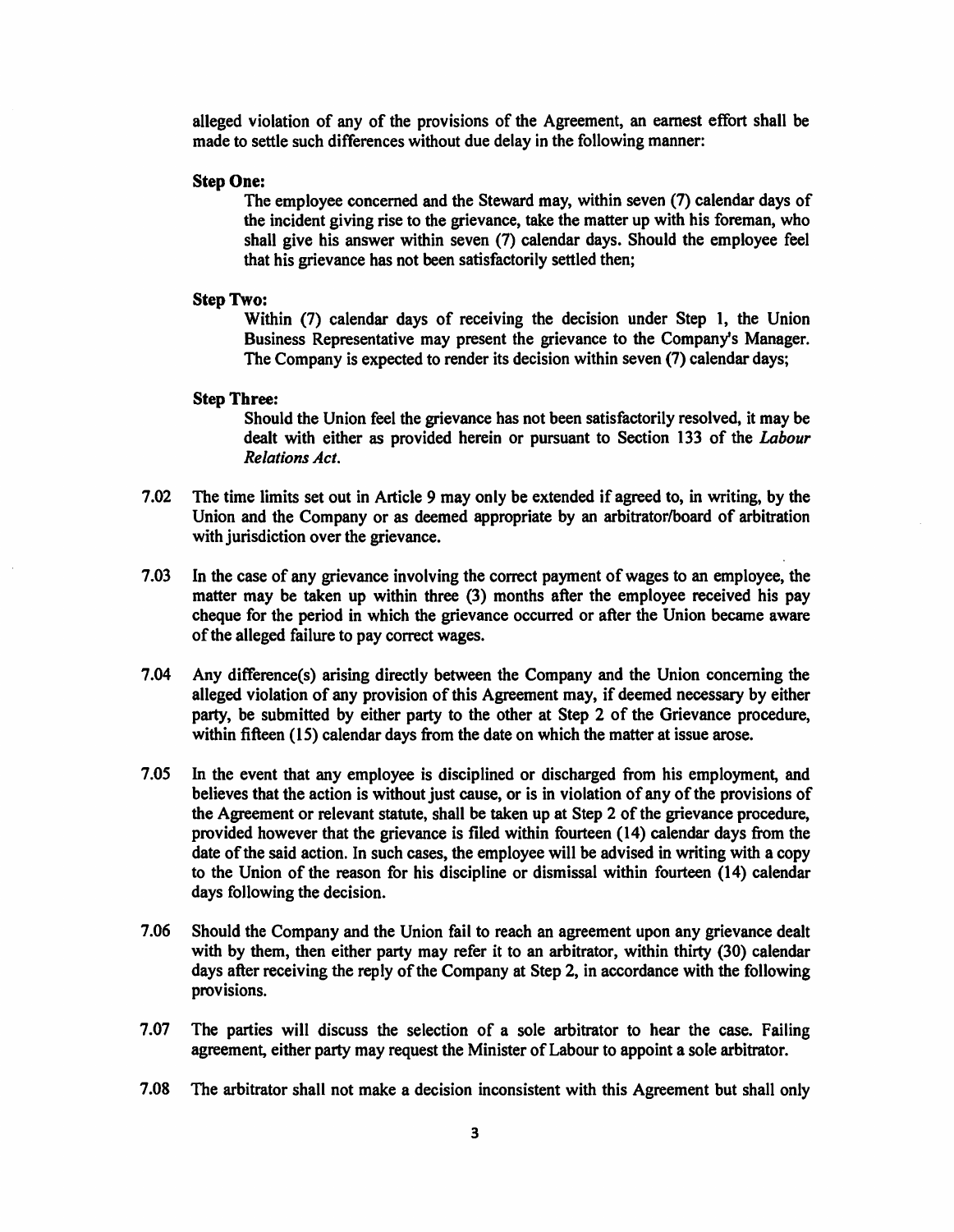consider the question(s) in dispute.

- 7.09 No matter shall be submitted to arbitration that has not been properly carried through all previous steps of the grievance procedure. In all discharge and discipline cases, an arbitrator shall have the power to substitute a lesser penalty that he or she considers just and equitable in all the circumstances. It is understood that time lost in such circumstances will not include overtime.
- 7. IO The cost of the arbitration shall be shared equally by the parties. Each party will pay for its own costs, including those of its representatives.

# Article 8 – **Holidays and Vacations**

8.01 The following days shall be recognized as Statutory Holidays for the purposes of this Collective Agreement:

| New Year's Day             | <b>Family Day</b>                                                              |
|----------------------------|--------------------------------------------------------------------------------|
| <b>Good Friday</b>         | Victoria Day                                                                   |
| Canada Day                 | Civic Holiday                                                                  |
| Labour Day                 | <b>Thanksgiving Day</b>                                                        |
| <b>Christmas Day</b>       | <b>Boxing Day</b>                                                              |
|                            | Any other day proclaimed as a statutory holiday by the Government of Canada or |
| the Government of Ontario. |                                                                                |

- 8.02 When any of the enumerated holidays outlined above falls on a Saturday or Sunday, the holiday or holidays shall be observed on the day or days following the weekend, except that Canada Day shall be observed on the day it falls and if it falls on a Saturday or a Sunday each employee in the bargaining unit shall receive a day off in lieu to be scheduled by agreement between the Company and the employee.
- 8.03 Employees shall be paid vacation and statutory holiday pay in the amount of eight **(8%)**  percent of gross wages earned on a weekly basis. That part of the amount allocated to vacation pay shall be the minimum required by the *Employment Standards Act,* as amended from time to time, and the balance shall be in lieu of payment for statutory holidays. The company shall pay such amounts to the appropriate Vacation Pay Trust Fund. They shall be forwarded by first class mail postmarked no later than the fifteenth  $(15<sup>th</sup>)$  of the month following the month in which the hours have been earned or delivered by the twentieth  $(20<sup>th</sup>)$  day of the month following the month in which the hours were earned, in accordance with the provisions of Article 9.

# **Article 9-Health and Welfare, Pension, Union Promo and Supplementary Union Dues**

- 9.01 The Company shall contribute the amounts set out in Appendix "A" attached hereto for each hour earned by each employee for all funds and purposes provided for in Appendix **"A",** including for the health and welfare, training, pension and promo funds, and for supplementary union dues.
- 9.02 The contributions and/or deductions required by this Article, and/or Appendix "A", shall be made by the Company in the following manner: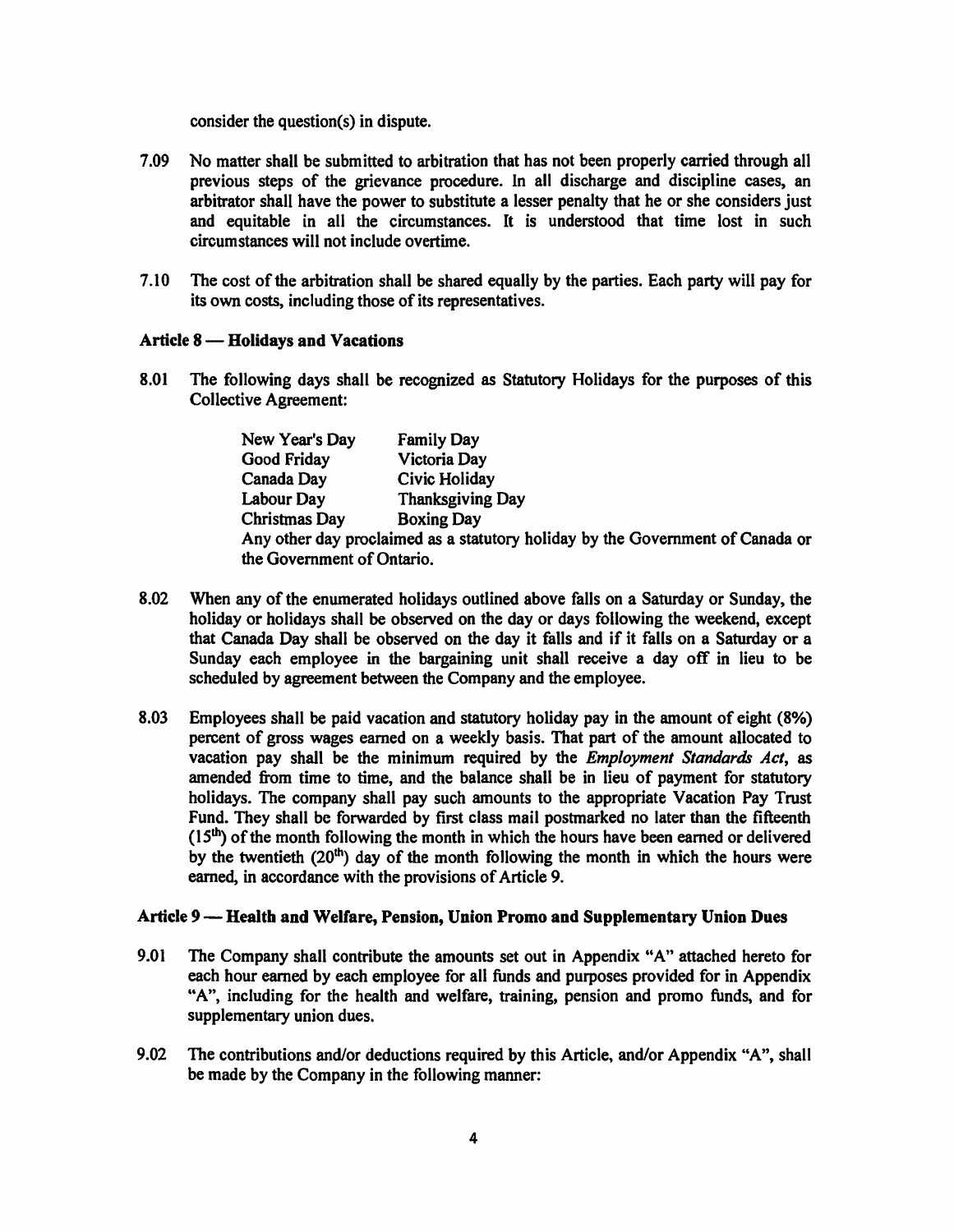- (a) Contribution and/or deductions shall be forwarded by first class mail, postmarked no later than the  $15<sup>th</sup>$  day of the month following the month in which the hours have been earned, or delivered by the  $20<sup>th</sup>$  day of the month following the month in which the hours have been earned, together with supporting information entered on a reporting form as designated by the Union. At no time shall the contributions and/or deductions be paid directly to the employee.
- (b) In the event the Company fails to forward or deliver contributions and/or deductions and supporting information in accordance with 9.02 (a) the Company shall pay to the Union, as liquidated damages and not as a penalty, an amount equal to five percent (5%) of the arrears for each month or part thereof (which is the equivalent of sixty percent per annum), from the due date for any delinquent contributions which are fifteen (15) or more days in arrears provided the Company has received five (5) days' prior written notice to correct such delinquency and has not done so.
- (c) Notice of delinquency shall be given by the Union to the parties affected. When the Company fails to fonvard or deliver delinquent contributions and/or deductions in accordance with the provisions of this agreement, the penalty provisions as expressed in 9.02(b) shall apply.
- 9.03 If the Company does not have any employees in its employ in a work month, it shall submit a nil report for each relevant month in accordance with the provisions of Article 9.02.

# Article 10 - **Reporting Allowance**

- 10.01 When an employee reports for work as usual but is unable to commence work because of:
	- (a) circumstances beyond his control, except inclement weather or labour disputes, he shall be paid for two (2) hours of work at his regular wage rate (including remittances etc.) plus any applicable travel allowance, or
	- (b) in the case of inclement weather, he shall be paid for one (1) hour of work at his regular wage rate (including remittances etc.) plus any applicable travel allowance, for reporting to the jobsite;

provided that the employee remains on the jobsite during either of the periods set out in Article 10.0l(a) and (b) above (whichever is applicable).

- 10.02 If reporting time occurs during Holidays (as defined herein), on a Saturday or Sunday or on an overtime shift, the applicable premium rates shall apply.
- 10.03 When instructed to wait beyond the periods set out in 10.0l(a) or (b), the employee shall be paid, in addition to the reporting allowances, the applicable hourly rate (including remittances) for the shift for the period of the extended wait.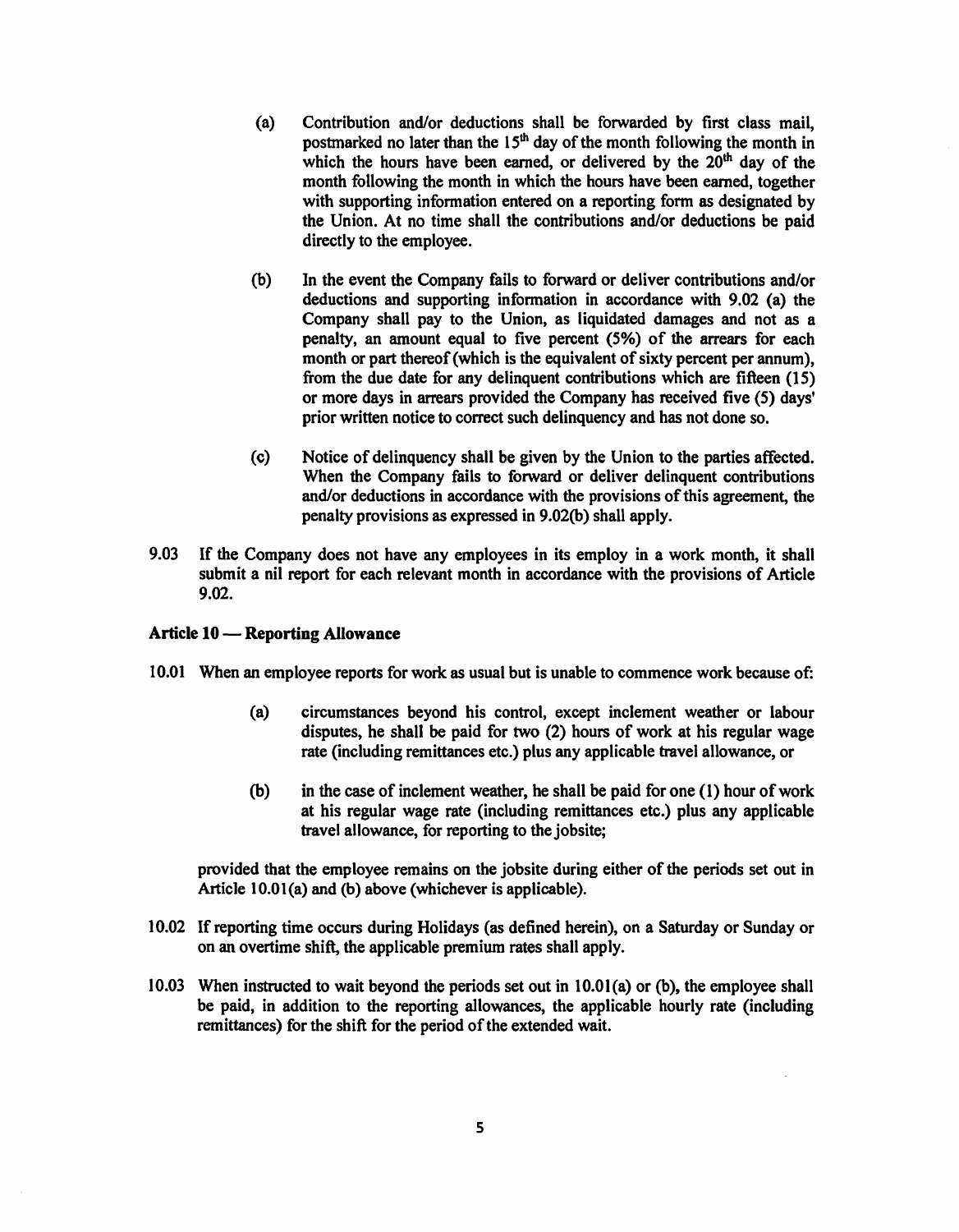### Article 11 - Business Representative and Steward

- 11.01 Business Representatives of the Union shall have access to all jobs or projects during working hours after first making his presence known at the site office (if such exists) and/or to the Company's management representative on the job or project (if one is present), but in no case shall such visits interfere with the progress of the work. In circumstances where the Company does not have the authority to allow access, the Company agrees to make a joint application with the Union to the owner to gain such access, at the time of the requested visit. Representatives, when on site, shall abide by all site regulations and safety and security rules as stipulated in the appropriate statutes and regulations.
- 11.02 The Company recognizes and agrees to the following with respect to Union stewards:
	- (a) The Company acknowledges the right of the Union to appoint stewards, to a maximum of one (I) per jobsite, and the Company agrees to recognize such stewards. The Union undertakes to keep the Company informed of such appointments in writing. No discrimination shall be shown against a steward for carrying out his duty, but in no case shall his duties interfere with the general progress of the work.
	- (b) The steward shall be one of the last two (2) employees on the jobsite provided he is qualified to perfonn the available work. In the event the jobsite is temporarily closed down such that no employees are working, on re-opening the jobsite, the steward shall be one of the first two (2) employees to be recalled.
	- (c) A steward shall not be unreasonably excluded from a crew for overtime work provided he is willing and capable of performing the available work.

# Article 12 – **Hours of Work and Overtime**

- 12.01 The following paragraphs and sections are intended only to define the normal hours of work and shall not be construed as a guarantee of hours of work per day or per week.
- 12.02 The hours of work shall be a total of forty-four (44) hours per week, Monday to Friday.
- 12.03 Hours worked in excess of forty-four (44) hours per week and/or ten (IO) hours per day, shall be paid at time and one half  $(1\frac{1}{2})$ .
- 12.04 An employee working at least five (5) consecutive hours shall receive an unpaid meal period of not less than one half(l/2) hour, and two ten (IO) minute paid breaks.
- 12.05 All hours worked by an employee on Saturdays shall be paid at time and a half (1/2) the employee's regular hourly rate and all hours worked by an employee on Sundays and on any Holiday listed in this Agreement shall be paid at double time (2) the employee's regular hourly rate.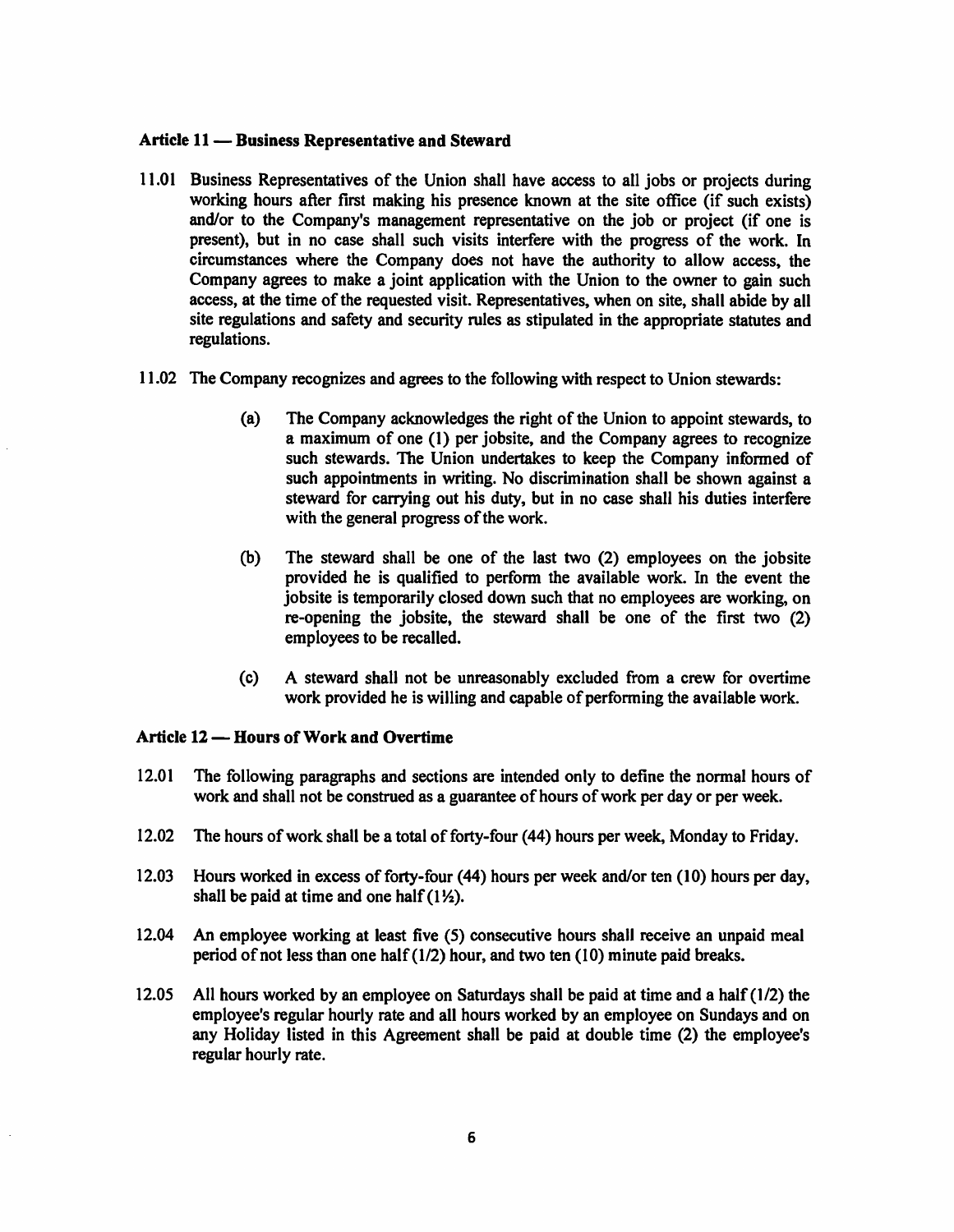- 12.06 An employee who is required to work beyond his regular scheduled shift shall receive a ten (10) minute break commencing immediately after the completion of his regularly scheduled hours.
- 12.07 In case of lay-off, all workers shall receive two (2) hours' notice or two hours' pay in lieu thereof, in advance of the lay-off.
- 12.08 Whenever Records of Employment and pay cheques and vacation pay monies are not given to the employee at the time of tennination, they shall be sent by the Company to the employee by registered mail to his or her last known address on file with the Company, within seventy-two (72) hours of the time of tennination, failing which the Company shall pay damages to the employee in the amount of one (1) hour (pay and remittances) of the employee's regular rate for each day that such documents and/or monies owing are late.

## **Article 13** - **Safety, Health and Sanitation**

- 13.01 The Company shall continue to make reasonable provisions for the safety and health of its employees during the hours of their employment.
- 13.02 The Company shall provide protective clothing and equipment required for use in abnormal conditions or inclement weather. The employees shall return same to the Company after use. Employees must wear safety shoes during their working hours.
- 13.03 The Union may appoint a Health and Safety Representative for each jobsite and shall notify the Company, in writing, of all such appointments. If the Company, having been so advised by the Union, has any issues with the individual so appointed, the Union agrees that the Company may provide notice to the Union of this and thereafter the parties will meet to discuss any such appointment prior to the appointment taking effect.

#### **Article 14** - **Pre-Job Meeting and Temporary Transfer**

- 14.01 If an employee is transferred to a lower rated position for a period of less than one month, he shall maintain his regular rate of pay.
- 14.02 The Company agrees that, upon written request from the Union, it will hold a "pre-job" meeting to discuss anticipated staffing levels and jurisdictional assignments and any other relevant issues, within five (5) working days of receiving such a request from the Union.

## Article 15 – Gender

15.01 Wherever in the wording of this Collective Agreement the masculine gender is used, it shall be understood to include the feminine gender.

# **Article 16 -Wage Rate, and Benefits**

16.01 The wage rates and other relevant monetary tenns and conditions are set out in Appendix "A" attached here to and forming part of this Agreement.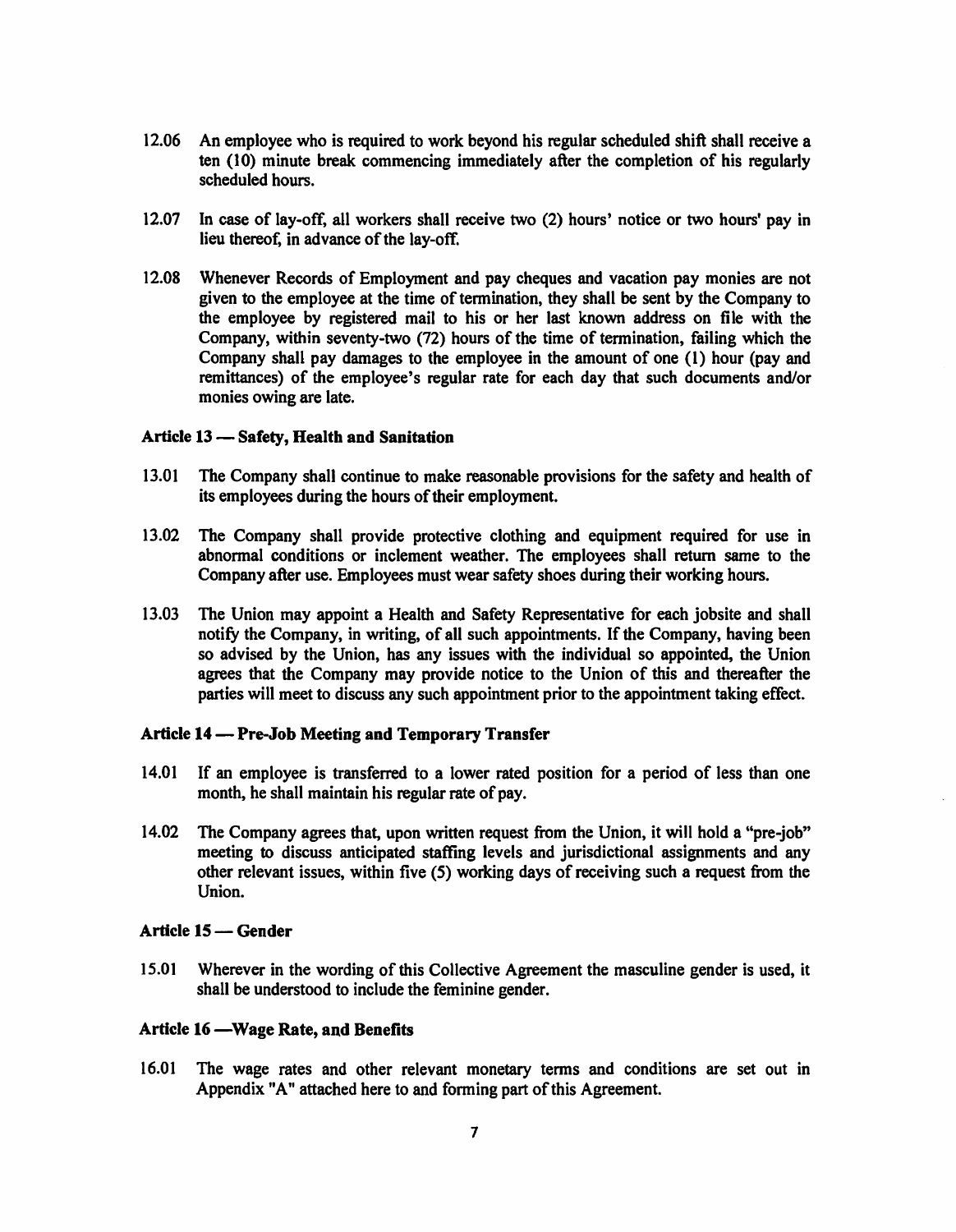- 16.02 Wages shall be paid weekly, or bi-weekly, either by cheque on the jobsite or by direct deposit on the Thursday of each week (or every other week in the case of bi-weekly payments) or by cash on the jobsite prior to 12 noon on the Friday of each week (or every other week in the case of bi-weekly payments). The Company agrees that it will not switch from paying weekly to paying bi-weekly without providing the Union at least four (4) weeks' notice.
- 16.03 Each employee shall receive a statement for each weekly pay, which shall indicate:
	- (a) the name of the employer and the employee
	- (b) the pay period
	- (c) the total hours worked at straight time
	- (d) the total hours worked at overtime
	- (e) the hourly rate and applicable premiums
	- (f) the amount of vacation and/or statutory holiday pays
	- (g) details of all deductions
	- (h) the address of the Company and/or other entity issuing any cheques or making any direct deposits
- 16.04 In the event that any employee working under this Collective Agreement is transferred to a different geographic area not covered by a specific, existing, wage schedule of this Collective Agreement then the provisions of Appendix A for new wage schedules shall apply unless the Company is bound to an existing collective agreement for such other geographic area(s).

### Article 17 – Term of Agreement

17.01 This Agreement shall be in effect from May 1, 2020 until April 30, 2023, and from each three year period thereafter unless either party gives the other a written notice, not more than sixty (60) days prior to such expiry date, of its intention to terminate this Agreement or seek amendments to same, in which case this present Agreement shall remain in force during negotiations for its renewal or amendment, or until the conciliation procedures as required by legislation has been completed.

 $\frac{\mu}{\Delta}$  AS OF THE  $\frac{\mu}{\Delta}$  DAY OF  $\mu$   $\mu$ **DATED AT** 

FOR THE UNION FOR THE COMPANY FOR THE UNION

) URIAL TERCEIRA

Signature

Print Name *Q.c9,11* ~ ~4< "~0 *Ant Name*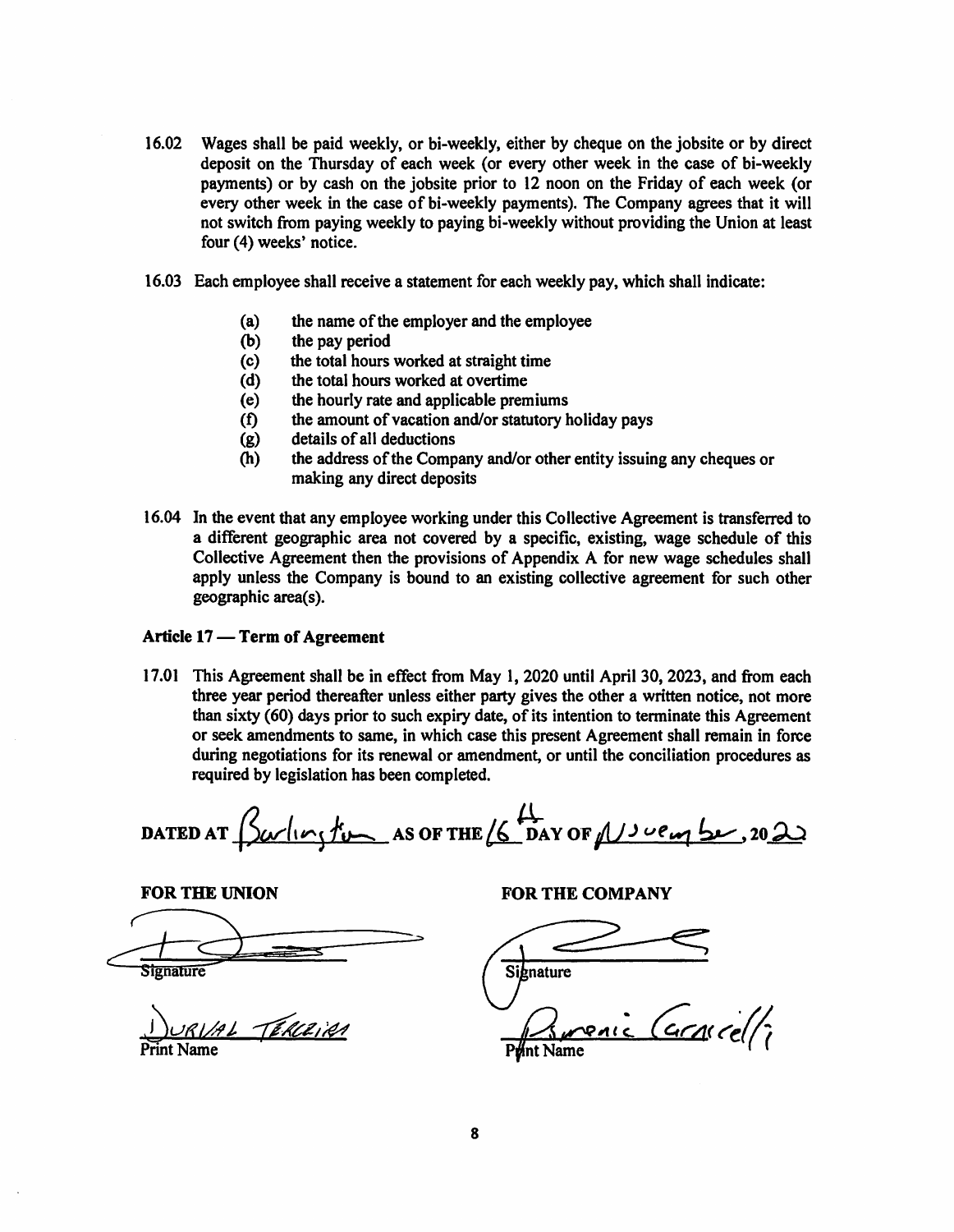# **APPENDIX "A"**

# **ARTICLE 16-JOB CLASSIFICATIONS, WAGE RATES AND BENEFITS**  16.01 The following wage rates and job classifications shall be in effect:

#### **Board Area 26**

**Labourer** 

# **WAGE AND RELATED PAYMENTS FOR REGULARLY SCHEDULED DAYTIME HOURS**

 $\overline{P}$ 

| L'Adouref<br><b>Effective</b><br><b>Date</b> | <b>Hourly</b><br>Rate | <b>Vacation &amp;</b><br><b>Holiday Pay</b><br>8% | <b>Health</b><br>&<br><b>Welfare</b> | <b>Pension</b> | Promo  | <b>Training</b> | <b>Total</b> |
|----------------------------------------------|-----------------------|---------------------------------------------------|--------------------------------------|----------------|--------|-----------------|--------------|
| October 1,<br>2020                           | \$25.94               | \$2.08                                            | \$2.50                               | \$2.10         | \$0.05 | \$0.25          | \$32.92      |
| May 1, 2021                                  | \$26.69               | \$2.13                                            | \$2.60                               | \$2.20         | \$0.05 | \$0.25          | \$33.92      |
| May 1, 2022                                  | \$27.43               | \$2.19                                            | \$2.70                               | \$2.30         | \$0.20 | \$0.25          | \$35.07      |

#### **Handyman**

| <b>Effective</b><br>Date | <b>Hourly</b><br>Rate | <b>Vacation &amp;</b><br><b>Holiday Pay</b><br>8% | <b>Health</b><br>&<br><b>Welfare</b> | Pension | Promo  | <b>Training</b> | <b>Total</b> |
|--------------------------|-----------------------|---------------------------------------------------|--------------------------------------|---------|--------|-----------------|--------------|
| October 1,<br>2020       | \$26.94               | \$2.16                                            | \$2.50                               | \$2.10  | \$0.05 | \$0.25          | \$34.00      |
| May 1, 2021              | \$27.69               | \$2.21                                            | \$2.60                               | \$2.20  | \$0.05 | \$0.25          | \$35.00      |
| May 1, 2022              | \$28.43               | \$2.27                                            | \$2.70                               | \$2.30  | \$0.20 | \$0.25          | \$36.15      |

In **addition to the above, handymen will receive a payment of \$500.00 per month to compensate them for the use of their personal vehicle and tools, it being understood that this payment will not be made in situations where the company provides a vehicle and the required tools or in situations where the company provides the required tools and where all of the work is to be performed at a single, high-rise, building.** 

| <b>Employee Deductions</b>                    | <b>Oct 1/20</b> | May $1/21$ | <b>May 1/22</b> |
|-----------------------------------------------|-----------------|------------|-----------------|
| Supplementary Union Dues Check-off            | 2%              | 2%         | 2%              |
| **Monthly Dues (Paid directly to Local Union) | \$25.00         | \$25.00    | \$25.00         |

### **TRAINEES (for all board areas):**

| $0 - 600$ Hours     | $\blacksquare$ | 60% of wages $-$ no pensions |
|---------------------|----------------|------------------------------|
| $601 - 1200$ Hours  | $\blacksquare$ | 70% of wages                 |
| $1201 - 1800$ Hours |                | 80% of wages                 |
| $1801 - 2400$ Hours |                | 90% of wages                 |
| 2400 and beyond     | $\bullet$      | 100% of wages                |

\*\* Monthly Union dues may be altered by the Union from time to time upon 30 days' notice to the Company.

Should the Company perform work in any areas of the province other than those set out in this Appendix then it will provide notice of such anticipated work to the Union and the parties will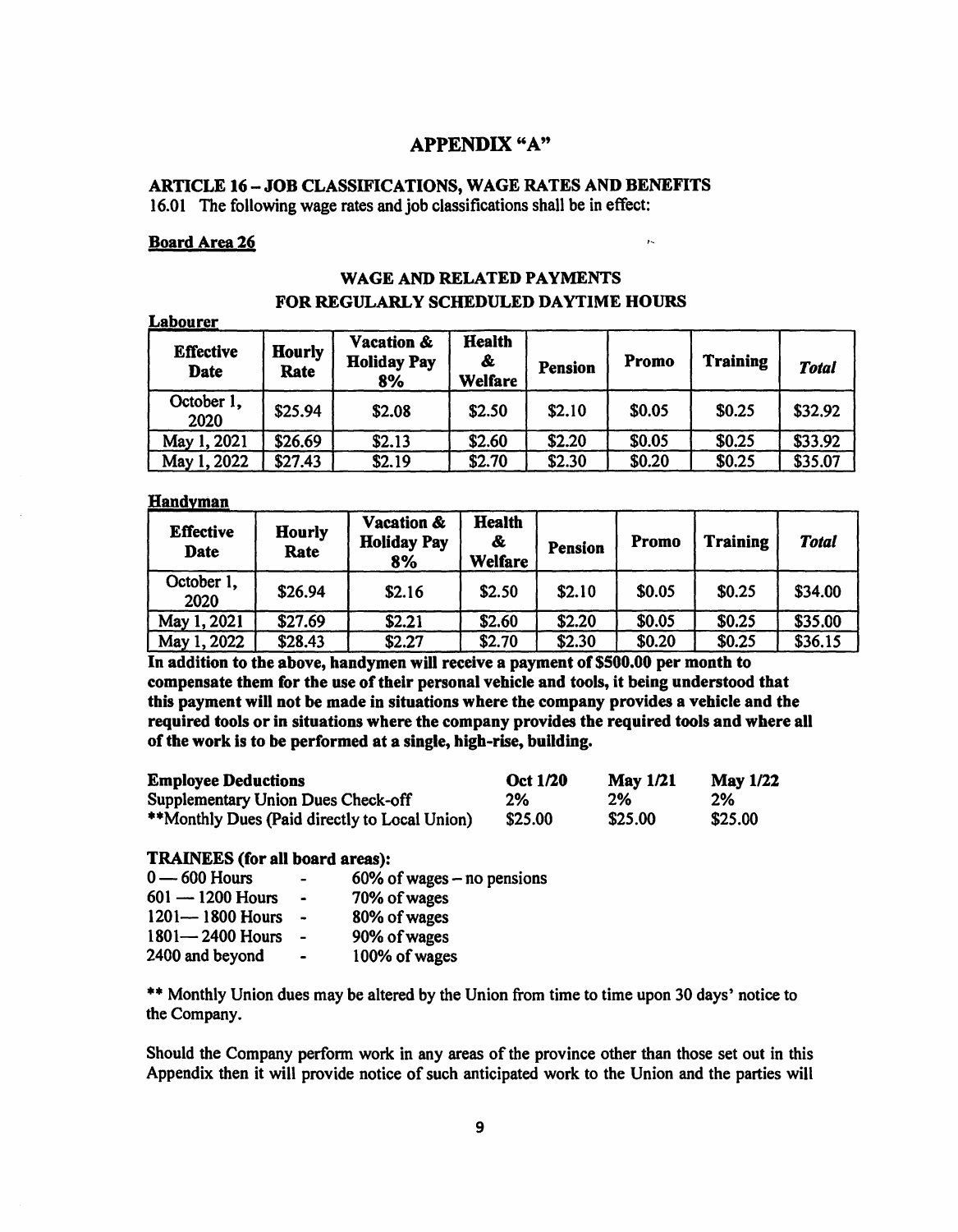thereafter meet to agree upon the appropriate monetary schedule for such other geographic areas. If the parties are unable to agree upon the appropriate monetary schedule then the issues in dispute may be the subject of a grievance and/or referral to arbitration under this Collective Agreement and any Board of Arbitration/Arbitrator appointed and/or established under this Collective Agreement (or statute) with respect to any such grievance shall have the required jurisdiction to establish the appropriate monetary terms and conditions retroactive to the first day of work in the relevant geographic area(s).

 $\bar{z}$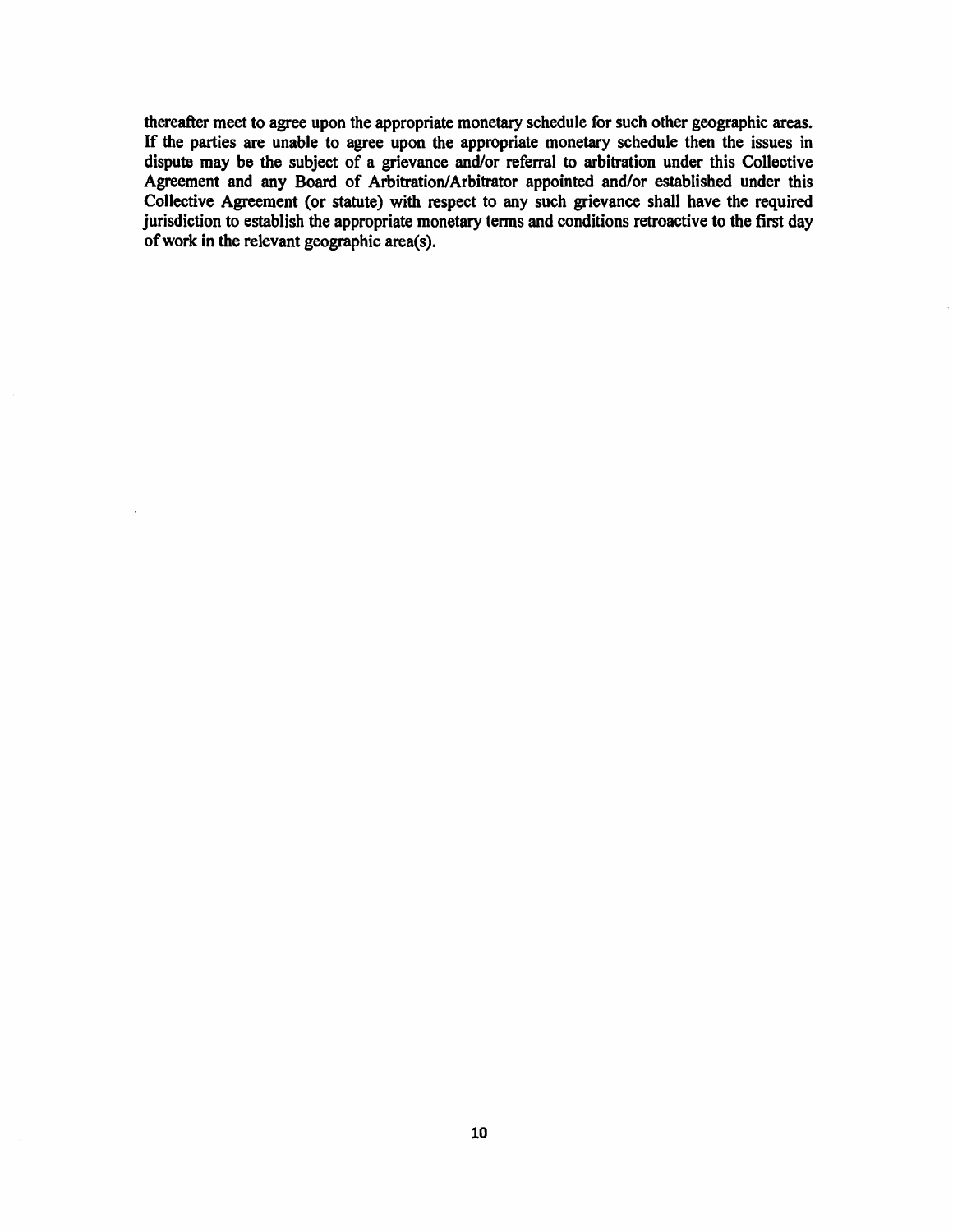#### **LETTER OF UNDERSTANDING**

#### BETWEEN:

# **CARPENTERS' DISTRICT COUNCIL OF ONTARIO, UNITED BROTHERHOOD OF CARPENTERS AND JOINERS OF AMERICA ON ITS OWN BEHALF AND ON BEHALF OF ALLIED CONSTRUCTION EMPLOYEES, LOCAL 1030**

("Union")

-and-

# **CARRIAGE GATE INC.**  (FORMERLY **CARRIAGE GATE HOMES 2000 INC.)**

("Company")

## **Re: Training**

The parties agree that it is the responsibility of the Union to provide all required and necessary training for the employees covered by this Collective Agreement. Such training will include the Union providing training for the following:

- a) WHMIS;
- b) Working at Heights;
- c) Propane;
- d) Scissor Lift Operating; and,
- e) Any other training required by the Occupational Health and Safety Act and/or its regulations.

It is the intention of the Union to provide such training through its training centre. However, the Union recognizes and agrees that where its training centre is not able to provide the required training, and/or is not able to provide the required training in a timely manner, then the Union will outsource such training to an appropriate and qualified entity and will bear all of the costs attached thereto.

DATED AT  $\frac{\int_{\mathcal{U}}\int_{\mathcal{U}}\rho(x)dx}{\int_{\mathcal{U}}\int_{\mathcal{U}}\rho(x)dx}$  $\overline{A}$ AS OF THE  $6^{\prime\prime}$  DAY OF  $\mu$  we a see, 20 20

FOR THE UNION

FOR THE UNION

0 URVAL TERCEIBA Print Name

FOR THE COMPANY

Sighature

<u>a.</u><br>11 arnicell;

Pfint Name